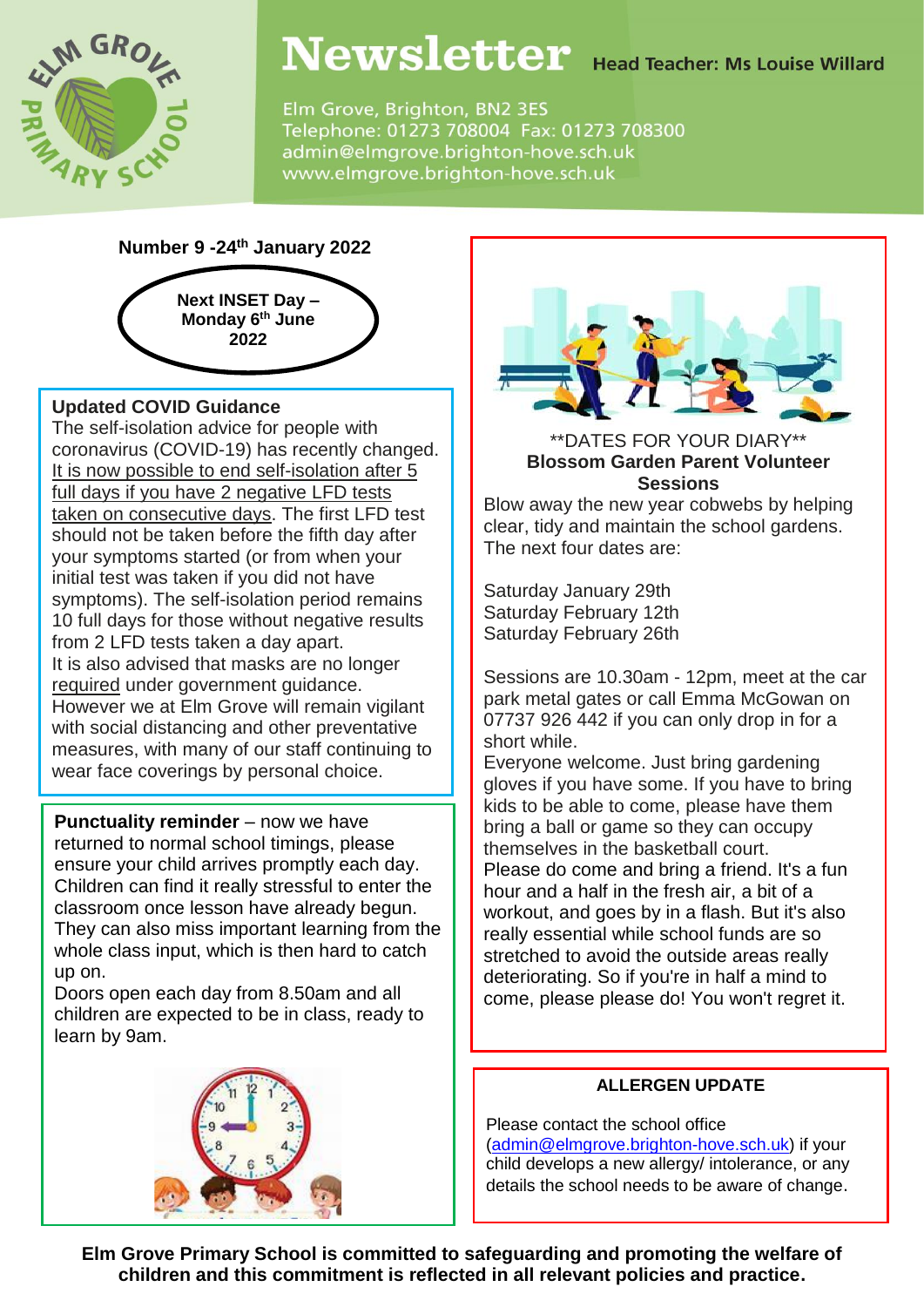# Honework

**Homework -** Homework dates for this half term will be:

Friday 28th January Friday 11th February The homework grids will be uploaded onto the homework page of the school website: Homework – [Elm Grove Primary School,](https://www.elmgrove.brighton-hove.sch.uk/year-groups/homework/)  **[Brighton](https://www.elmgrove.brighton-hove.sch.uk/year-groups/homework/)** 



### **Parents Evening Info**

Due to continuing COVID rates and restrictions we will again be holding our Spring term parents evening on MS Teams. Meetings will take place on Tuesday March 15<sup>th</sup>, Wednesday 16<sup>th</sup> and Wednesday 23<sup>rd</sup>. Slots will soon be available to book via School Ping. More information on booking appointments with the SENCO and Inclusion Team will follow.

**REMINDER**– we have several children in school with nut allergies that are also airborne. Please do not send any foods /packed lunches which contain nuts into school.

**Calling all tradespeople**

Do you or anyone you know have access to any of the following?

- Empty cable reels
- Decking or plank offcuts
- Guttering, tubes or pipes
- Logs and tree 'cookies'
- **Crates**

If so, we are always on the lookout for some for our OPAL playtimes. Please donate to the 'loose parts' collection point in the staff car park. Thank you!

Look out for more information about OPAL coming to our website soon.



**Uniform Library –** our next Uniform Library will be on the top playground, dates TBC. The uniform library is a great way to recycle good quality school uniform and coats when children have outgrown them.

It not only saves money (all donated items are free to everyone) but it is environmentally friendly as it saves on landfill.